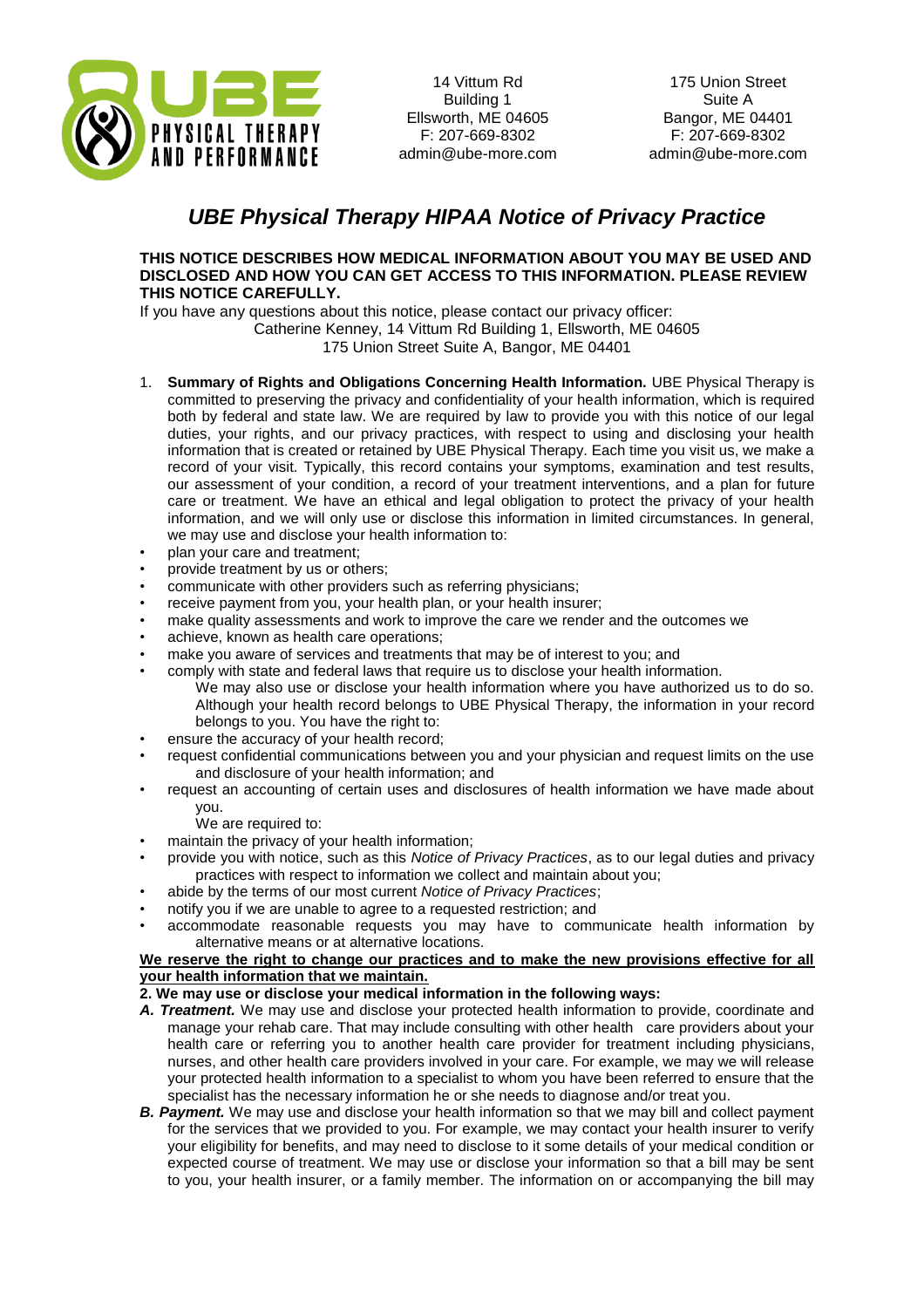

175 Union Street Suite A Bangor, ME 04401 F: 207-669-8302 admin@ube-more.com

include information that identifies you and your diagnosis, as well as services rendered, any procedures performed, and supplies used. Also, we may provide health information to another health care provider, such as an ambulance company that transported you to our office, to assist in their billing and collection efforts.

- *C. Health Care Operations.* We may use and disclose your health information to assist in the operation of our practice. For example, members of our staff may use information in your health record to assess the care and outcomes in your case and others like it as part of a continuous effort to improve the quality and effectiveness of the healthcare and services we provide. We may use and disclose your health information to conduct cost-management and business planning activities for our practice. We may also provide such information to other health care entities for their health care operations. For example, we may provide information to your health insurer for its quality review purposes.
- *D. Students.* Student/interns in rehabilitation or health service related programs work in our facility from time to time to meet their educational requirements or to get health care experience. These students may observe or participate in your treatment or use your health information to assist in their training. You have the right to refuse to be examined, observed, or treated by any student or intern. If you do not want a student or intern to observe or participate in your care, please notify your provider.
- *E. Business Associates.* UBE Physical Therapy sometimes contracts with third-party business associates for services. Examples include answering services, transcriptionists, billing services, consultants, and legal counsel. We may disclose your health information to our business associates so that they can perform the job we have asked them to do. To protect your health information, however, we require our business associates to appropriately safeguard your information.
- *F. Appointment Reminders.* We may use and disclose Information in your medical record to contact you as a reminder that you have an appointment. We usually will call you at home the day before your appointment and leave a message for you on your answering machine or with an individual who responds to our telephone call. However, you may request that we call you only at a certain number or that we refrain from leaving messages and we will endeavor to accommodate all reasonable requests.
- *G. Treatment Options.* We may use and disclose your health information in order to inform you of alternative treatments.
- *H. Release to Family/Friends.* Our staff, using their professional judgment, may disclose to a family member, other relative, close personal friend or any other person you identify, your health information to the extent it is relevant to that person's involvement in your care or payment related to your care. We will provide you with an opportunity to object to such a disclosure whenever we practicably can do so. We may disclose the health information of minor children to their parents or guardians unless such disclosure is otherwise prohibited by law. However, please note that under Maine state law, if a child age 14 or older requests that their medical information not be disclosed to a parent or guardian, we must comply with their request. Please let your provider know if you would not like us to release information to a family member or friend.
- *I. Health-Related Benefits and Services.* We may use and disclose health information to tell you about health-related benefits or services that may be of interest to you. In face- to-face communications, such as appointments with your provider, we may tell you about other products and services that may be of interest you.
- *J. Newsletters and Other Communications.* We may use your personal information in order to communicate to you via newsletters (including electronic newsletters), mailings, or other means regarding treatment options, health related information, disease management programs, wellness programs, or other community based initiatives or activities in which our practice is participating.
- *K. Disaster Relief.* We may disclose your health information in disaster relief situations where disaster relief organizations seek your health information to coordinate your care, or notify family and friends of your location and condition. We will provide you with an opportunity to agree or object to such a disclosure whenever we practicably can do so.
- *L. Marketing.* In most circumstances, we are required by law to receive your written authorization before we use or disclose your health information for marketing purposes. However, we may provide you with promotional gifts of nominal value. Under no circumstances will we sell our patient lists or your health information to a third party without your written authorization.
- *M. Fundraising.* We may use certain information (name, address, telephone number, date of service,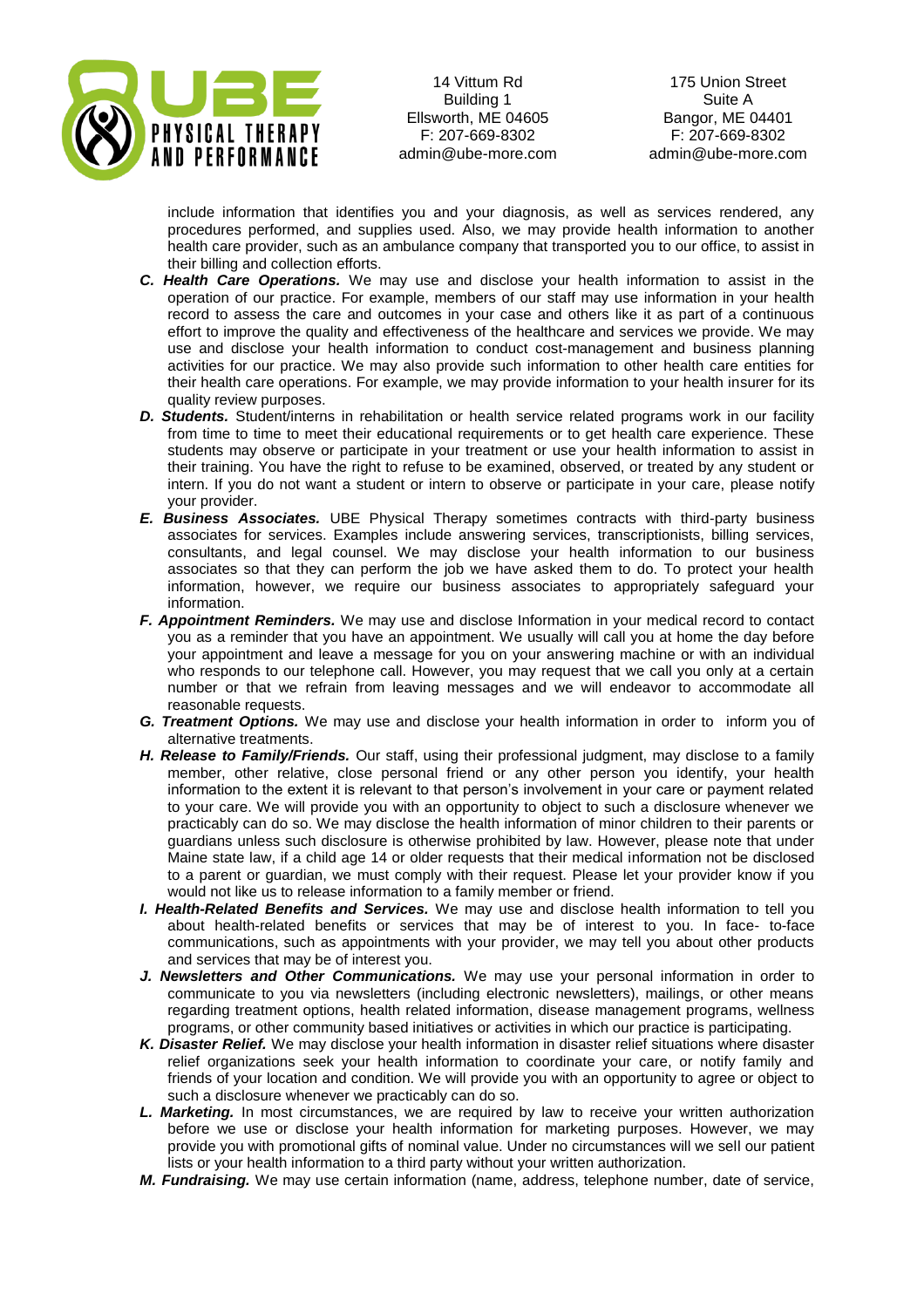

175 Union Street Suite A Bangor, ME 04401 F: 207-669-8302 admin@ube-more.com

age and gender) to contact you as part of fundraising efforts our practice participates in. If you do not wish to be contacted about our fundraising activities, please notify your provider or our privacy officer.

- *N. Public Health Activities.* We may disclose medical information about you for public health activities. These activities generally include the following:
- licensing and certification carried out by public health authorities;
- prevention or control of disease, injury, or disability;
- reports of births and deaths;
- reports of child abuse or neglect;
- notifications to people who may have been exposed to a disease or may be at
- risk for contracting or spreading a disease or condition;
- organ or tissue donation; and
- notifications to appropriate government authorities if we believe a patient has been the victim of abuse, neglect, or domestic violence. We will make this disclosure when required by law, or if you agree to the disclosure, or when authorized by law and in our professional judgment disclosure is required to prevent serious harm.
- *O. Food and Drug Administration (FDA).* We may disclose to the FDA and other regulatory agencies of the federal and state government health information relating to adverse events with respect to food, supplements, products and product defects, or post-marketing monitoring information to enable product recalls, repairs, or replacement.
- **P. Research.** We may disclose your health information to researchers when the information does not directly identify you as the source of the information or when a waiver has been issued by an institutional review board or a privacy board that has reviewed the research proposal and protocols for compliance with standards to ensure the privacy of your health information.
- *Q. Workers Compensation.* We may disclose your health information to the extent authorized by and to the extent necessary to comply with laws relating to workers compensation or other similar programs established by law.
- *R. Law Enforcement.* We may release your health information:
- in response to a court order, subpoena, warrant, summons, or similar process of authorized under state or federal law;
- to identify or locate a suspect, fugitive, material witness, or similar person;
- about the victim of a crime if, under certain limited circumstances, we are unable to obtain the person's agreement;
- about a death we believe may be the result of criminal conduct;
- about criminal conduct at [name of provider];
- to coroners or medical examiners;
- in emergency circumstances to report a crime, the location of the crime or victims, or the identity, description, or location of the person who committed the crime;
- to authorized federal officials for intelligence, counterintelligence, and other national security authorized by law; and
- to authorized federal officials so they may conduct special investigations or provide protection to the President, other authorized persons, or foreign heads of state.
- *S. De-identified Information.* We may use your health information to create "deidentified" information or we may disclose your information to a business associate so that the business associate can create de-identified information on our behalf. When we "de-identify" health information, we remove information that identifies you as the source of the information. Health information is considered "de-identified" only if there is no reasonable basis to believe that the health information could be used to identify you.
- *T. Personal Representative.* If you have a personal representative, such as a legal guardian, we will treat that person as if that person is you with respect to disclosures of your health information. If you become deceased, we may disclose health information to an executor or administrator of your estate to the extent that person is acting as your personal representative.
- *U. HLTV-III Test.* If we perform the HLTV-III test on you (to determine if you have been exposed to HIV), we will not disclose the results of the test to anyone but you without your written consent unless otherwise required by law. We also will not disclose the fact that you have taken the test to anyone without your written consent unless otherwise required by law.
- *V. Limited Data Set.* We may use and disclose a limited data set that does not contain specific readily identifiable information about you for research, public health, and health care operations. We may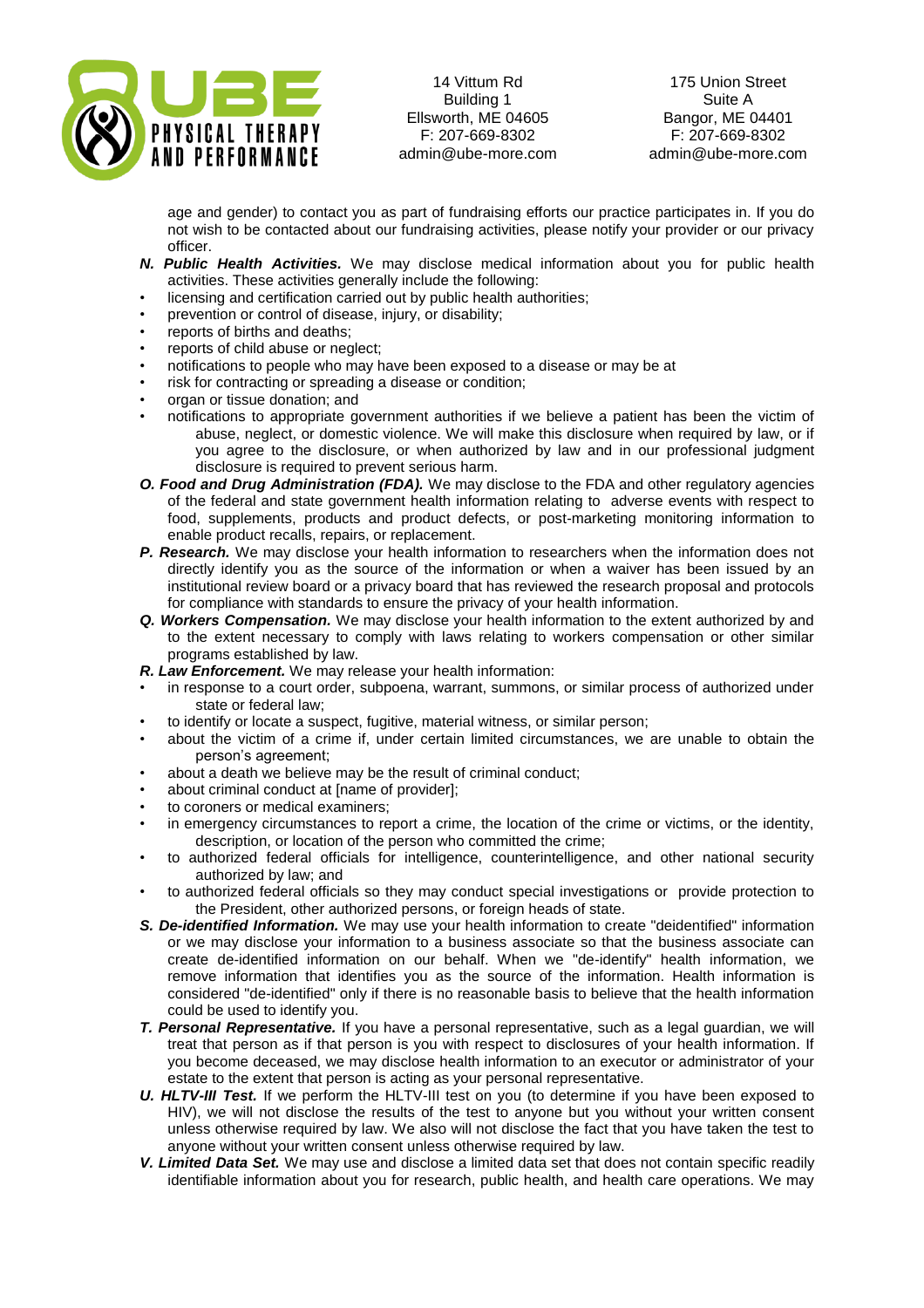

175 Union Street Suite A Bangor, ME 04401 F: 207-669-8302 admin@ube-more.com

not disseminate the limited data set unless we enter into a data use agreement with the recipient in which the recipient agrees to limit the use of that data set to the purposes for which it was provided, ensure the security of the data, and not identify the information or use it to contact any individual.

**3. Authorization for Other Uses of Medical Information.** Uses of medical information not covered by our most current *Notice of Privacy Practices* or the laws that apply to us will be made only with your **written authorization**. You should be aware that we are not responsible for any further disclosures made by the party you authorize us to release information to. If you provide us with authorization to use or disclose medical information about you, you may revoke that authorization, in writing, at any time. If you revoke your authorization, we will no longer use or disclose medical information about you for the reasons covered by your written authorization, except to the extent that we have already taken action in reliance on your authorization or, if the authorization was obtained as a condition of obtaining insurance coverage and the insurer has the right to contest a claim or the insurance coverage itself. We are unable to take back any disclosures we have already made with your authorization, and we are required to retain our records of the care that we provided to you.

**4. Your Health Information Rights.** You have the following rights regarding medical information we gather about you:

- *A. Right to Obtain a Paper Copy of This Notice.* You have the right to a paper copy of this Notice of Privacy Practices at any time. Even if you have agreed to receive this notice electronically, you are still entitled to a paper copy.
- **B. Right to Inspect and Copy.** You have the right to inspect and copy medical information that may be used to make decisions about your care. This includes medical and billing records. To inspect and copy medical information, you must submit a written request to our privacy officer. We will supply you with a form for such a request. If you request a copy of your medical information, we may charge a reasonable fee for the costs of labor, postage, and supplies associated with your request. We may not charge you a fee if you require your medical information for a claim for benefits under the Social Security Act (such as claims for Social Security, Supplemental Security Income, and any other state or federal needs-based benefit program. If your medical information is maintained in an electronic health record, you also have the right to request that an electronic copy of your record be sent to you or to another individual or entity. We may charge you a reasonable cost based fee limited to the labor costs associated with transmitting the electronic health record.
- *C. Right to Amend.* If you feel that medical information we have about you is incorrect or incomplete, you may ask us to amend the information. You have the right to request an amendment for as long as we retain the information. To request an amendment, your request must be made in writing and submitted to our privacy officer. In addition, you must provide a reason that supports your request. We may deny your request for an amendment if it is not in writing or does not include a reason to support the request. In addition, we may deny your request if you ask us to amend information that:
- was not created by us, unless the person or entity that created the information is no longer available to make the amendment;
- is not part of the medical information kept by or for [name of provider];
- is not part of the information which you would be permitted to inspect and copy; or
- is accurate and complete

If we deny your request for amendment, you may submit a statement of disagreement. We may reasonably limit the length of this statement. Your letter of disagreement will be included in your medical record, but we may also include a rebuttal statement.

- *D. Right to an Accounting of Disclosures.* You have the right to request an accounting of disclosures of your health information made by us. In your accounting, we are not required to list certain disclosures, including: disclosures made for treatment, payment, and health care operations purposes or disclosures made incidental to treatment, payment, and health care operations, however, if the disclosures were made through an electronic health record, you have the right to request an accounting for such disclosures that were made during the previous 3 years;
- disclosures made pursuant to your authorization;
- disclosures made to create a limited data set;

• disclosures made directly to you.

To request an accounting of disclosures, you must submit your request in writing to our privacy officer. Your request must state a time period which may not be longer than six years and may not include dates before April 14, 2003. Your request should indicate in what form you would like the